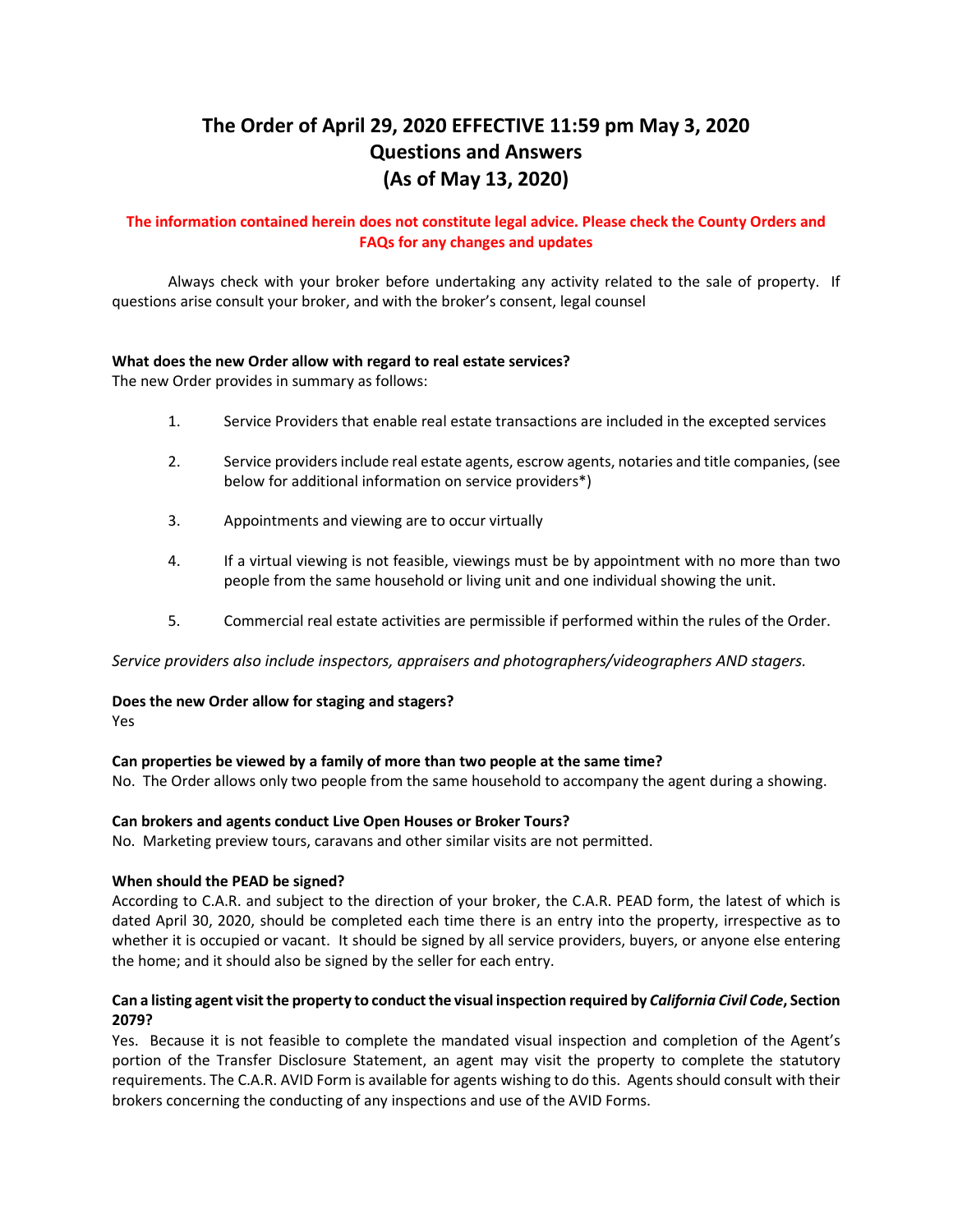**Can a buyer visit the property after the execution of a Purchase and Sale Agreement for the purpose of fulfilling the buyer's obligation to conduct inspections as allowed by** *California Civil Code***, Section 1102.6?** Yes. In performing any such inspections, the agent must accompany the buyer to assure the health and sanitation protocols are followed.

#### **What are the protocols for viewing a property?**

- 1. Compliance with Social Distancing Requirements of Section 16.k of the Order
- 2. Following the directives of public agencies for sanitation and health, including avoiding the touching of surfaces and wiping any touched surfaces with disinfectants.
- 3. Following the directives of the Order issued April 17, 2020 pertaining face coverings
- 4. Follow the directions of your broker.

## **Can a listing agent schedule back to back appointments to show a listed property?**

Yes, under certain conditions. Any person coming to view a property must have previously made arrangements through the appointment process referenced in the Order. Only two persons of the same household or living unit may be on the property at the same time. The viewing can be accomplished only if a virtual viewing is not feasible. Only one agent can be on the premises at a given time and the buyer's agent should access the property through a lockbox or other secure method. The listing agent and buyer's agent cannot be on the property at the same time.

## **What are the protocols for showing properties occupied by tenants?**

The same protocols in effect for occupied properties apply to properties occupied by tenants. Tenants must not be present when properties they occupy are shown. The coordination of gaining access to a property occupied by a tenant is the responsibility of the seller and must be obtained in accordance with any applicable provisions of local laws and a written lease between the tenant and seller.

## **If furniture was staged before May 4, 2020 and the property sells, how can the stager retrieve their furniture?**

Furniture may be removed by the stager at any time provided all protocols for sanitation and health are followed.

## **Can inspectors conduct home inspections?**

Yes. As with any other viewing, all health and sanitary protocols must be followed.

## **Can appraisers conduct in-person appraisals?**

Yes. If an appraisal is required in a pending transaction, an appraisal may be conducted subject adhering to social distancing guidelines established by the County. The appraisal should be conducted as expeditiously as possible. Sellers must vacate the property prior to the appraisal.

## **Can buyer's agent conduct "buyer walk-throughs" prior to closing?**

Yes. If a walk-through is required in a pending transaction, a walk-through may be conducted, provided that it is by appointment, a total of no more than two people from the same household or living unit, and the agent are at the property at any one time, and they all adhere to social distancing guidelines established by the County. The walk-though should be conducted as expeditiously as possible. Sellers should vacate the property prior to the walk-through.